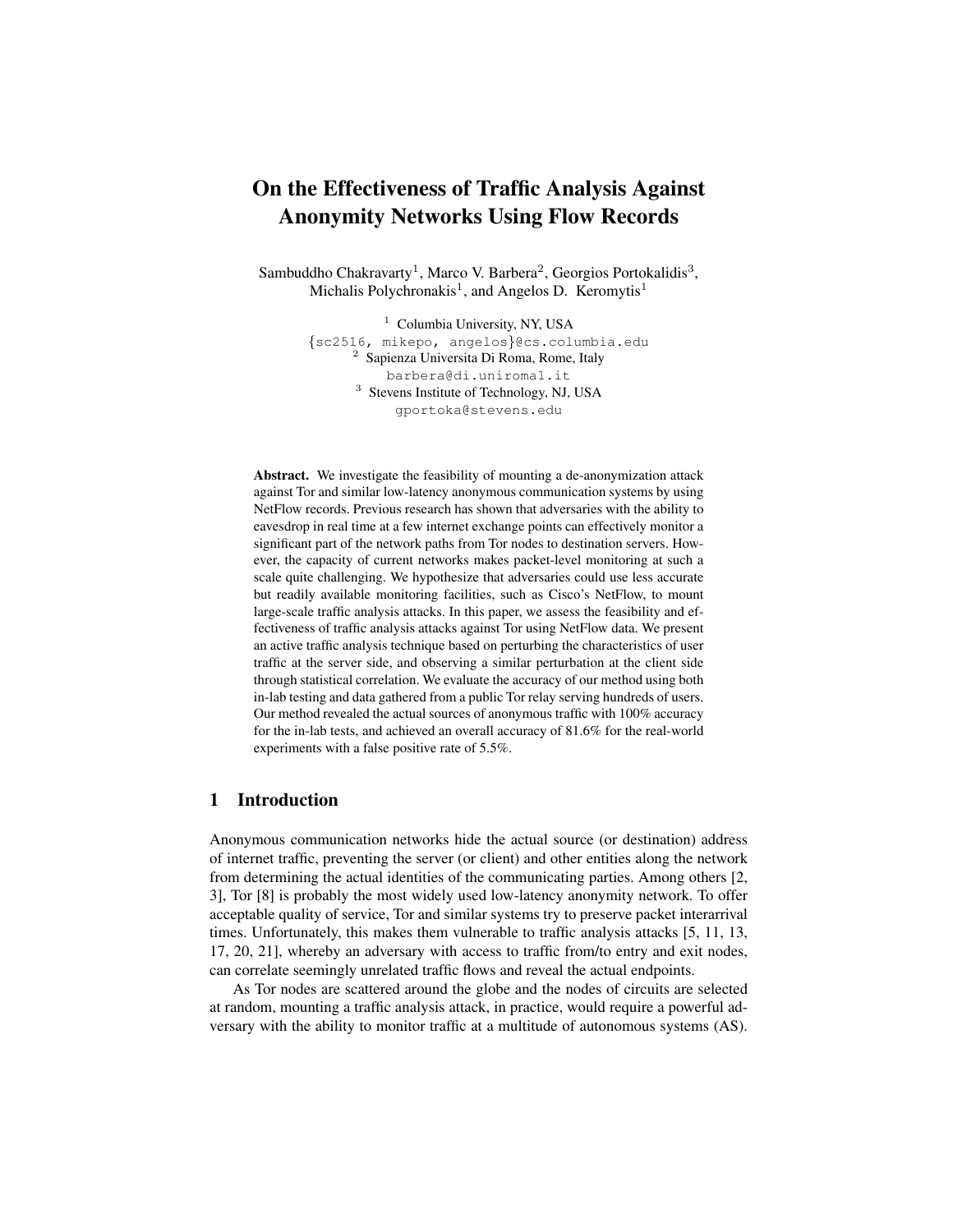Murdoch and Zieliński, however, showed that monitoring traffic at a few major internet exchange (IX) points could enable traffic analysis attacks against a significant part of the Tor network [18]. Furthermore, Feamster et al. [12], and later Edman et al. [10], showed that even a single AS may observe a large fraction of entry and exit-node traffic—a single AS could monitor over 22% of randomly generated Tor circuits. Recently, Johnson et al. [15], extended this study and observed, through simulation, that compromised high bandwidth Tor relays and IX operators, observing both entry and exit traffic, could de-anonymize 80% of random Tor circuits.

Packet-level traffic monitoring at this scale requires the installation of passive monitoring sensors capable of processing tens or hundreds of Gbit/s traffic. Although not impossible, setting up a passive monitoring infrastructure at such a scale is challenging in terms of cost, logistics, and effort. An attractive alternative for adversaries would be to use the readily available, albeit less accurate, traffic monitoring functionality built into the routers of major IXs and ASs, such as Cisco's NetFlow. Murdoch and Zielinski ´ showed through simulation that traffic analysis using sampled NetFlow data is possible, provided there are adequate samples. Still, there have been no prior efforts to explore the various practical aspects of mounting traffic analysis attacks using NetFlow data.

As a step towards filling this gap, in this paper we study the feasibility and effectiveness of traffic analysis attacks using NetFlow data, and present a practical active traffic analysis attack against Tor. Our approach is based on identifying pattern similarities in the traffic flows entering and leaving the Tor network, using statistical correlation. To alleviate the uncertainty due to the coarse-grained nature of NetFlow data, our attack relies on a server under the control of the adversary that introduces deterministic perturbations to the traffic of anonymous visitors. Among all client-to-entry-node flows, the actual victim flow can be distinguished due to its high correlation with the respective exit-node-to-server flow, as both carry the induced traffic perturbation pattern.

We evaluated the effectiveness of our traffic analysis attack in a controlled lab environment, as well as using public Tor relays. In the in-lab environment, our method revealed the actual sources of anonymous traffic with 100% accuracy. When evaluating our attack with traffic going through public Tor relays, our method detected the actual source in 81.6% of the cases, with a a false positive rate of 5.5% and false negative rate of 12.7%. Due to the sensitivity of the correlation process, especially for flows with sparse samples, we couple correlation with heuristics to filter out flows that are unlikely to correspond to a victim, thus reducing false positives.

## 2 Related Work

Tor [8] safeguards the anonymity of internet users by relaying TCP streams through a network of overlay nodes, run by volunteers. It typically hides the identity (IP address) of the initiator of a connection, although the opposite is also possible through the use of *hidden services*. Murdoch and Danezis [17] developed the first practical traffic analysis attack against Tor. Their technique involved a corrupt server and a client that buildt one-hop circuits via candidate relays to determine relays participating in a circuit. Hopper et al. [13] used this method, along with one-way circuit latency and the Vivaldi network coordinate system, to determine the possible source of anonymous traffic. In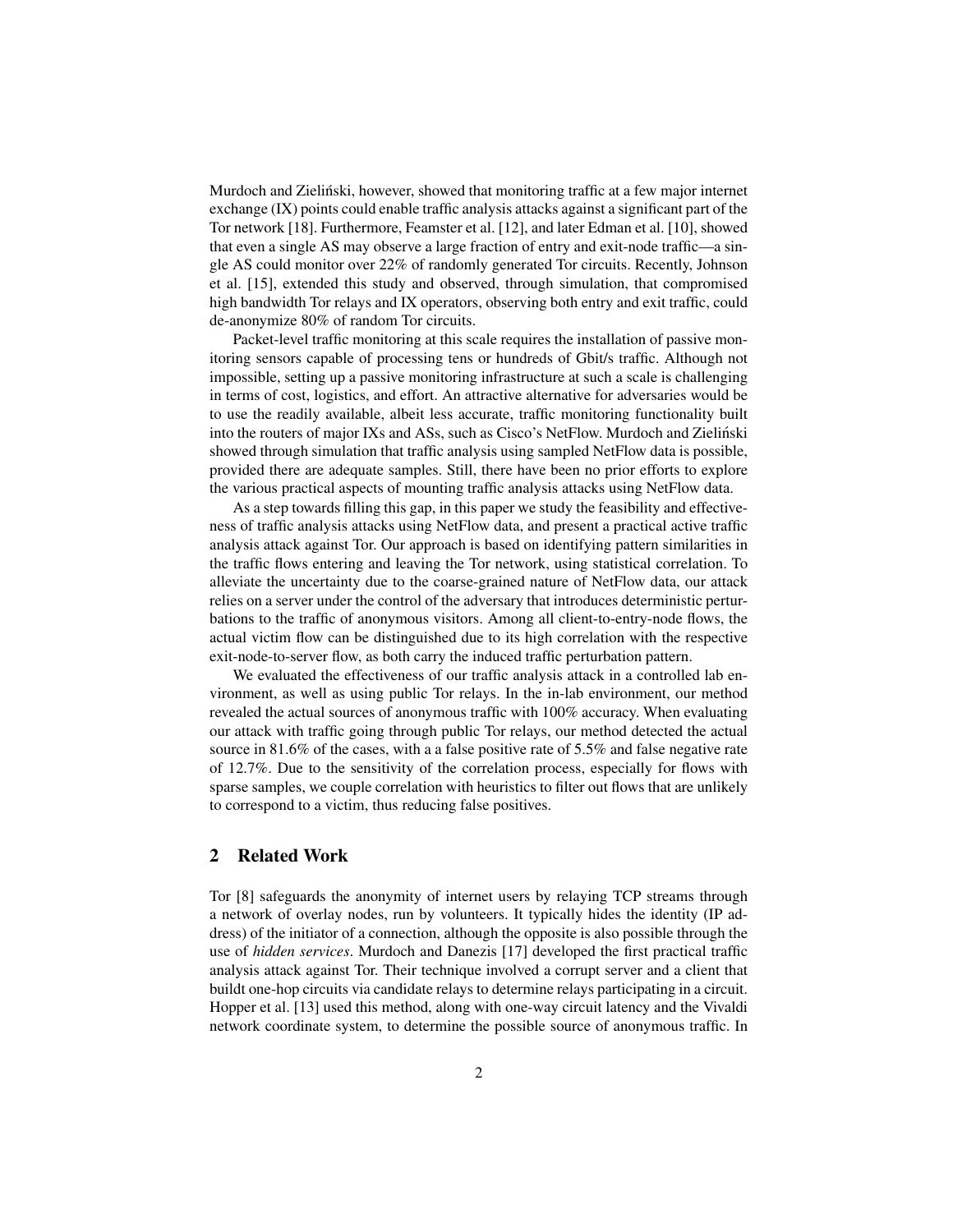2009, however, Evans et al. [11] demonstrated that Murdoch and Danezis' method was not accurate, due to an increase in the number of relays and the large volume of Tor traffic. They proposed a modification to amplify the traffic by loops in circuits.

Previously, we proposed a method for performing traffic analysis using remote network bandwidth estimation tools to identify the Tor relays and network routers involved in Tor circuits [7]. Our method assumed that the adversaries were in a position to perturb the victim traffic by colluding with the server, and are in control of various network vantage points, from where they can remotely observe variations in network bandwidth. Mittal et al. [16] demonstrated a modified version of the Murdoch and Danezis' attack that relies on path bandwidth variation.

In 2007, Murdoch et al. [18] proposed the use of NetFlow data from routers in IXes to perform traffic analysis attacks against traffic entering and leaving the Tor network. They discovered that there is a small number of IXes that can potentially observe a large part of Tor traffic, and allow the use of existing facilities, such as Cisco NetFlow, to mount traffic analysis attacks. They proposed a traffic and attack model that receives as input NetFlow traffic gathered from monitoring a Tor relay. They described, through simulations, how varying the number of flows, bandwidth, and end-to-end delay, affects the accuracy of determining the source of anonymous traffic. In a follow-up work, Johnson et al. [15] recently showed that a small number of compromised Tor relays that advertise high bandwidth and IXes observing both entry end exit traffic, can deanonymize 80% of various types of Tor circuits within six months.

Previous efforts did not explore the feasibility and effectiveness of using a facility such as NetFlow to determine the source of anonymous traffic from a practical perspective. Our work attempts to assess the possibilities of accurately de-anonymizing Tor users using NetFlow data by implementing and experimentally evaluating a traffic analysis attack in realistic settings.

#### 3 Approach

*Threat Model and Attack Methodology:* The goal of the attacker is to determine the network identity (i.e., public IP address) of a client using Tor to access a server. We assume the attacker can observe NetFlow traffic records on routers at or near Tor relays. In our model, the attacker deliberately injects a traffic variation pattern on one side of a victim Tor connection, which travels via the relays to the peer. The easiest way for the attacker to achieve this is by controlling the server; the attacker would then serve sufficient content volume (e.g., a large volume of "invisible" HTML content) and inject traffic perturbation patterns in the connection between the Tor exit node and the server. We also assume that attackers can select specific anonymous connections they are interested in (e.g., those that correspond to a particular user identity in the server). Alternatively, attackers could de-anonymize all clients accessing the server; our current work demonstrates de-anonymization of a single client at a time. Simultaneous anonymization of multiple clients (with or without correlation between client identities and anonymous sessions) is left for future work. A powerful adversary could monitor a large part of the relays participating in the Tor network, one of which with high probability would correspond to the entry node of the targeted user. Alternatively, an at-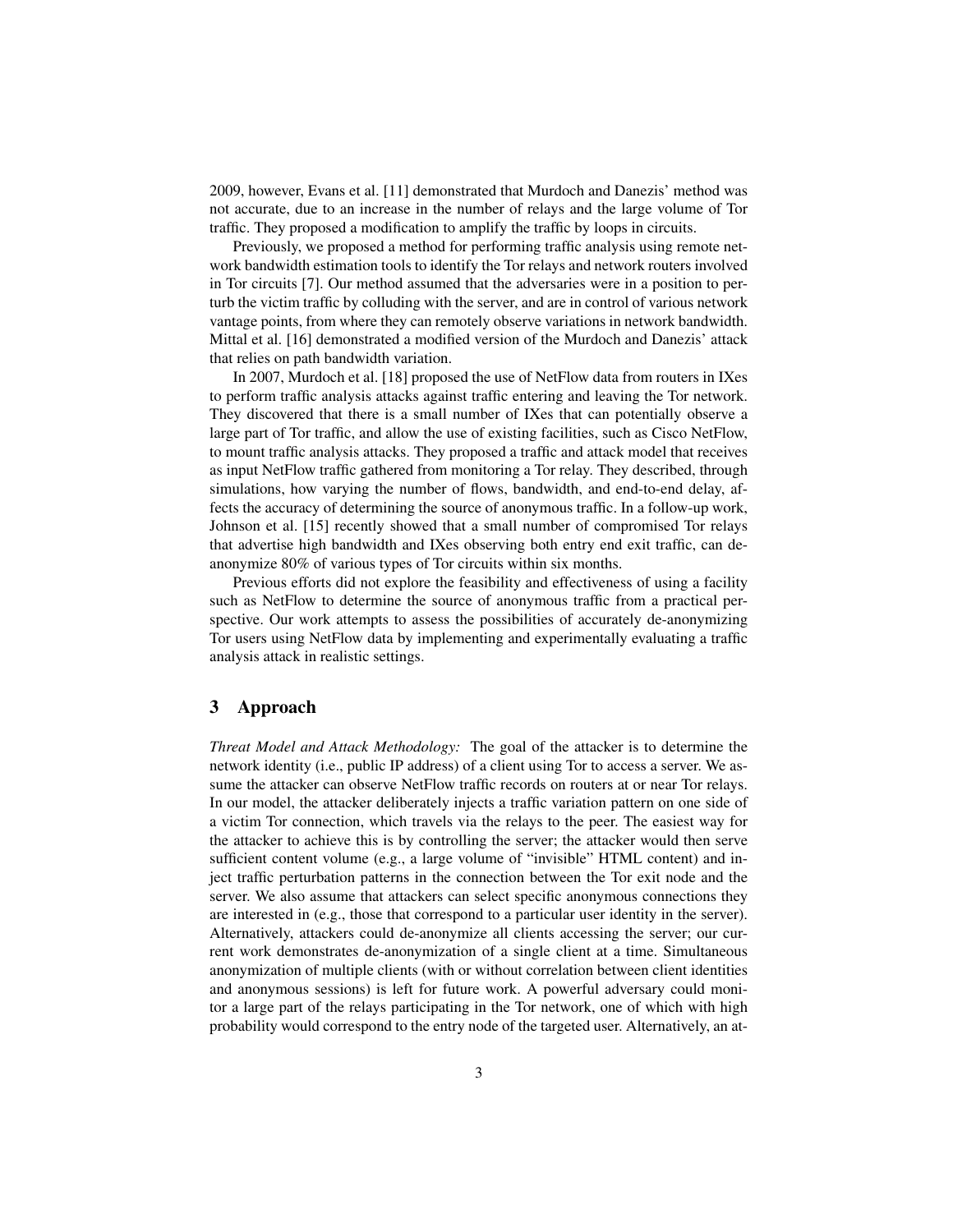

Fig. 1. NetFlow-based traffic analysis against Tor: The client is forced to download a file from the server (I), while the server induces a characteristic traffic pattern (2). After the connection is terminated, the adversary obtains flow data corresponding to the server-to-exit and entry-to-client traffic (3), and computes their correlation coefficient (4).

tacker could follow a more focused approach by employing existing techniques [7, 16] to identify the actual relays used by the victim's circuit, and only monitor those.

In a second, related scenario, the attacker is a malicious Tor client seeking to identify a Tor hidden server. In this case, the attacker injects a traffic perturbation pattern and observes it between the hidden server and its entry node, against using the Net-Flow records to perform the correlation. Note that the attacker need not actually control one end of a Tor circuit. For example, the attacker could inject a pattern in a chosen anonymous connection between the server and an exit node, without the server knowing about it. This scenario introduces additional complexity in terms of victim selection, especially when the connections between the Tor exit node and the server are encrypted. We defer further study of this scenario to future work.

As shown in Figure 1, after the transfer ends, the adversary obtains the flow records of all the client-to-entry-node connections that were monitored (from one or more entry nodes), and computes their correlation with the given exit-node-to-server flow. Various factors, such as flow cache eviction timeout values and the inherently bursty nature of traffic (especially web traffic), commonly result in an inadequate number of flow samples than what is ideally required for computing the correlation coefficient. The longer the duration of the fingerprinted transfer, the higher the chances that enough flow samples will be gathered. In our experiments, we assume that the victim downloads a large file (in the order of tens of megabytes), generating sustained traffic for a duration of about 5–7 minutes. Depending on the capabilities of the involved routers, the same accuracy could be achieved using shorter data transfers.

*Implementation:* In our prototype, the server fluctuates a client's traffic using Linux Traffic Controller [14]. We explored two different kinds of traffic perturbation patterns. The first was a simple "square wave" pattern, achieved by repeatedly fluctuating the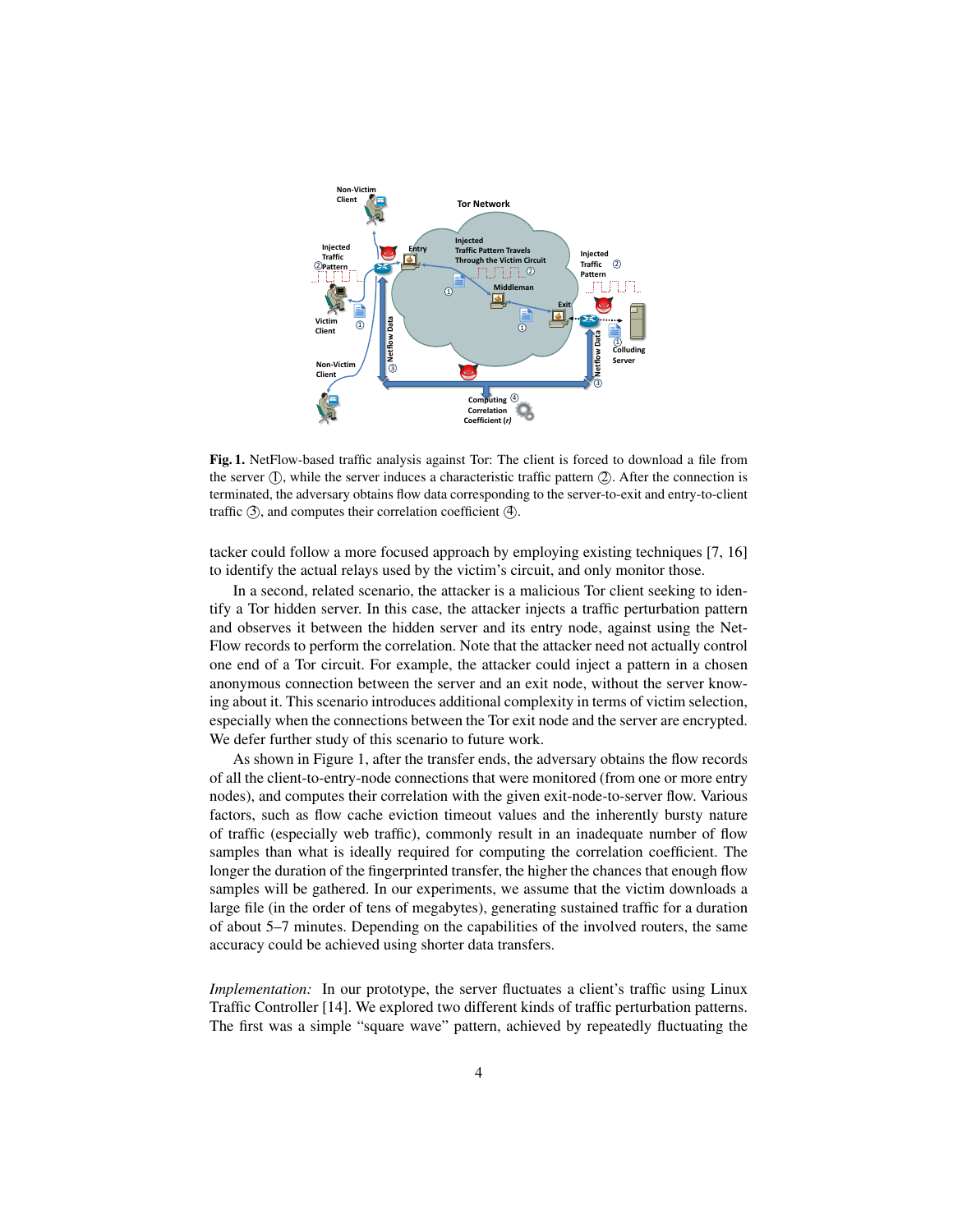victim's transfer rate between two values. The second a was more complex "step" pattern, achieved by repeatedly switching between several predetermined bandwidth values. These different perturbations help evaluate our attack accuracy through both simple and complex injected traffic patterns.

For our initial in-lab experiments, flow records were generated and captured using the open source tools  $ipt{\text{-}netflow}$  [4] and  $flow{\text{-}tools}$  [1], respectively. In such a controlled environment, free of congestion and external interference, our approach achieved 100% success in determining the source of anonymous connections (more details for this experiment are included in our technical report [6]).

In the experiments presented in this paper, we obtained data from a public Tor relay serving hundreds of Tor clients. The flow records for the server-to-exit traffic were generated and captured using the aforementioned flow tools. The flow records for the entry-to-client traffic were generated first using the flow tools, running on the same host as the entry node, and later by our institutional edge router. For the latter, the flow data from the router was often sparse due to aggressive sampling. Multiple intervals were typically aggregated into a single flow record. This generally happens due to the combination of flow expiration timeout values and the router's network load. As such aggregation is not deterministic, it is difficult to divide a large interval into smaller ones without knowing the ordinate values of the aggregated intervals. Since correlation analysis requires the two time series to have the throughput values taken at the same points, we devised the following strategy to align the time points.

Flow records are arranged as time intervals with the bytes transferred in each of them [6]. To correctly align the time points, we first take the intervals of all server-toexit records and divide them into steps of one second. We then consider the starting and ending times of every entry-to-client flow record and attempt to align them with the one-second steps of the server-to-exit flow. For every successfully aligned time point, we assume the corresponding entry-to-client (and respective server-to-exit) throughput value to be the average throughput of the entry-to-client (and respective server-to-exit) interval that covers this time point, obtained by dividing the total bytes transferred in the corresponding interval by the length of that interval. Unaligned time points are ignored. Finally, we compute the correlation of throughput values of the two aligned sets.

## 4 Experimental Evaluation

To evaluate our attack using data obtained from public Tor relays we used the set-up shown in Figure 1. Victim clients were hosted on three different PlanetLab locations: Texas (US), Leuven (Belgium) and Corfu (Greece). The clients communicated via Tor circuits through our relay to a server under our control in Spain.

*Flow Collection using NetFlow Tools:* In our first set of experiments, the flow records were obtained from the server and the entry node using the open source flow generation and capture tools mentioned in the previous section. We configured the active and inactive timers to 5 seconds each. This resulted in a uniform view of the traffic with an adequate number of samples for accurately computing correlation. The first experiment involved the server injecting a "square-wave" like traffic pattern having an amplitude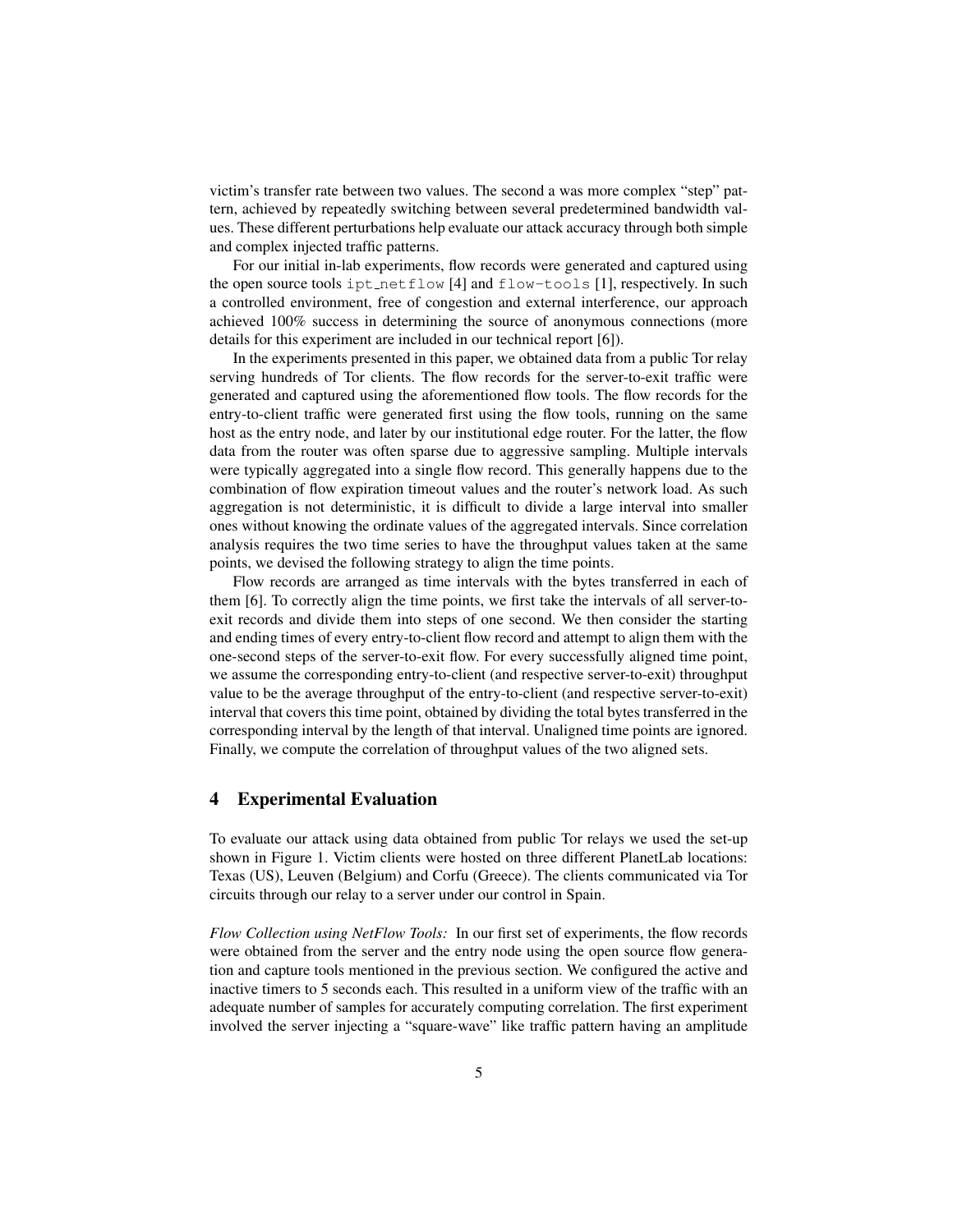

Fig. 2. A victim flow with a server-induced "square-wave" (a) and "step" (b) pattern. The remaining points correspond to the non-victim flows with the four highest correlation coefficients.

of roughly 2 Mbit/s, achieved by switching the server-to-exit traffic bandwidth between 2 Mbit/s and 30 Kbit/s, every 20 seconds. Figure 2(a) shows sample traffic throughput variations for five flows, from one such experiment. These five flows are the ones with the highest correlation to the server-to-exit flow (solid line) that carries the injected traffic pattern. The victim flow had the highest correlation coefficient of 0.83 (among 1100 other clients), while the second-highest correlation, for to a non-victim client, was 0.17.

We repeated similar experiments with the server injecting a more complex "step" like pattern, achieved by switching the server-to-exit traffic throughput between roughly 1 Mbit/s, 50 Kbit/s, 300 Kbit/s and 100 Kbit/s, every 20 seconds. This pattern was again repeated several times. Figure 2(b) shows one such sample where the server injected the "step" like pattern. The victim flow had the highest correlation coefficient of 0.84 (among 874 other clients), while the second-highest correlation, corresponding to a nonvictim client, was 0.25. In general, we observe higher correlation of the server-to-exit and the victim traffic, when the server injects the "step" like pattern.

These experiments were repeated 90 times (15 times for each traffic pattern, for each of the three client location). The average correlation between the server-to-exit and entry-to-victim traffic statistics (corresponding to the flows that were most correlated to the flow carrying the traffic pattern) was higher than the average correlation to the nonvictim client statistics, as shown in Figures  $3(a)$  and  $3(b)$ . We were able to correctly identify the victim in 76 out of the 90 tests. The average correlation of the injected pattern for the victim traffic was lower than those for in-lab tests. This happens because the traffic pattern is distorted when it leaves the Tor entry node and proceeds towards the victim, reducing the victim's correlation coefficient.

We also found four instances where the correlation of the injected traffic pattern with the victim client traffic was lower compared to some other non-victim clients' traffic. Such false positives are primarily a combined effect of the background network congestion and routing in Tor relays, which attempts to equally distribute the available bandwidth among all circuits. To deal with such inaccuracies, we also computed the average throughput of the clients' traffic (over the duration of the experiment), and subtracted it from the average throughput of the server-to-exit traffic. For the victim traffic,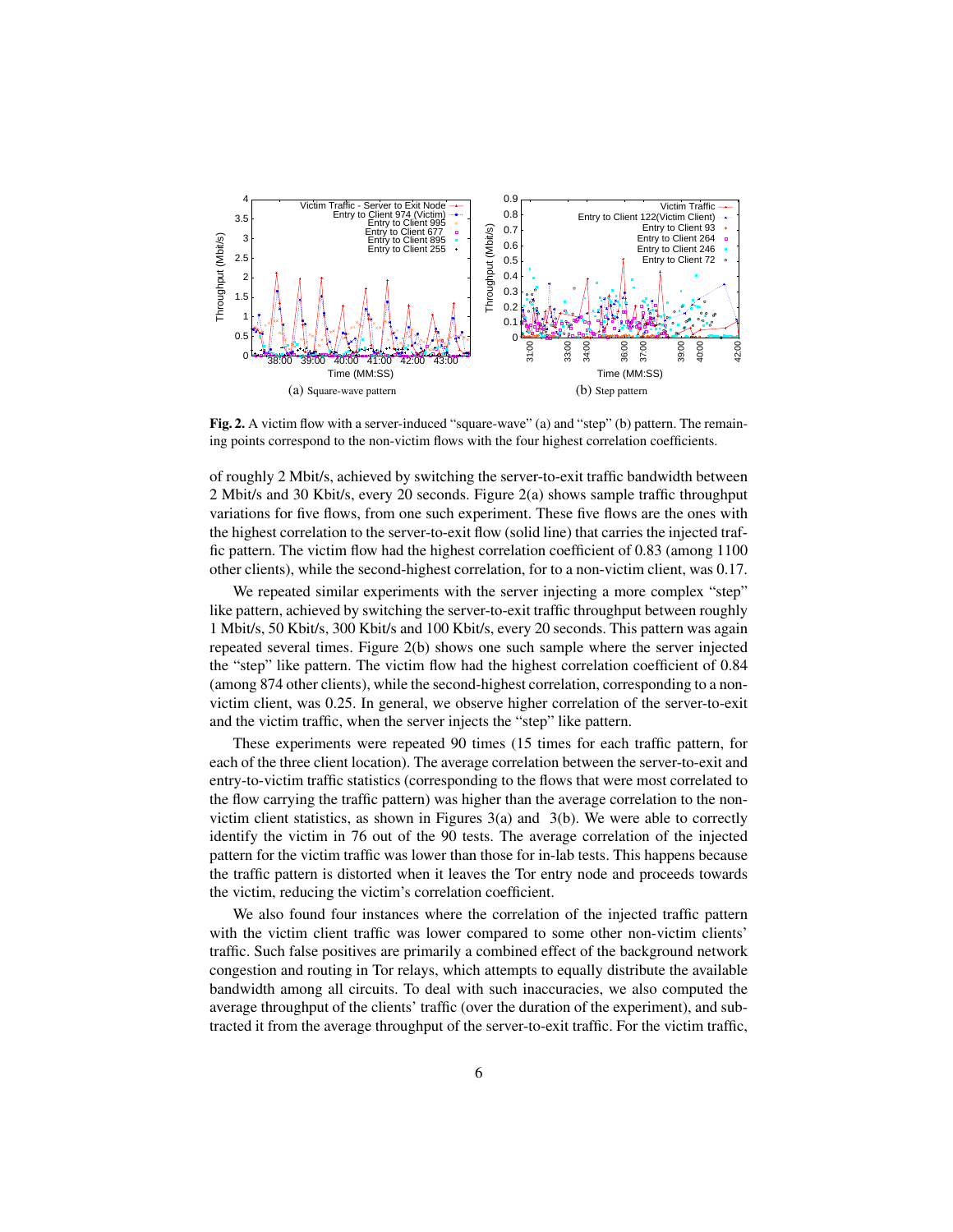

Fig. 3. (a) Average Pearson's Correlation between server injected "square-wave" like pattern and the victim and non-victim flows for the different planetlab client locations. (b) Average Pearson's Correlation between server injected "step" pattern and the victim and non-victim flows for the different planetlab client locations.

this difference is often amongst the smallest. This difference between the victim traffic and server-to-exit traffic can be used to filter out flows that could lead to inaccurate correlation coefficients arising from an inadequate number of flow samples. We used this observation in the experiments that involved sparse data from Cisco routers, to remove flows where the average throughput was not comparable to that of the victim's.

*Flow Collection from Cisco Router:* To evaluate the attack effectiveness when using data from our institutional edge router, we used the same experimental set-up that we used to test our attack using data obtained from open source packages. However, the entry-node-to-client traffic statistics were gathered from our institutional router. The router was configured with an active and inactive timeouts of 60 and 15 seconds respectively. We configured the NetFlow packages on the server with the same values. But, from our initial experience, we realized that the data obtained from the router was sparse and non-uniformly aligned, compared to the flow records from server-to-exit. We thus applied our rectification strategy (described previously) to align the flows. The rectified flow values were then directly used as input to the correlation coefficient formula.

These experiments were essentially the same as those described in the previous subsection. The first experiment involved the server injecting a "square-wave" like traffic pattern with an amplitude of about 1 Mbit/s. However, here the server switched the throughput every 30 seconds, instead of 20 seconds, enabling us to capture adequate  $( \geq 10)$  samples for computing the correlation coefficient<sup>4</sup>. Figure 4(a) presents a sample bandwidth variation pattern for the server-to-exit traffic and the entry-node-to-client traffic. It shows server-to-exit traffic with more data points and fewer entry-to-client points. Figure 4(b) presents the same data pattern after it has been rectified.

As mentioned previously, we eliminated flows whose average of the traffic throughput was not comparable to that of the server-to-exit throughput variation. We computed

<sup>&</sup>lt;sup>4</sup> This was done solely to compensate for the lack of samples obtained when the experiments ran for a shorter duration of 20 seconds (as previously)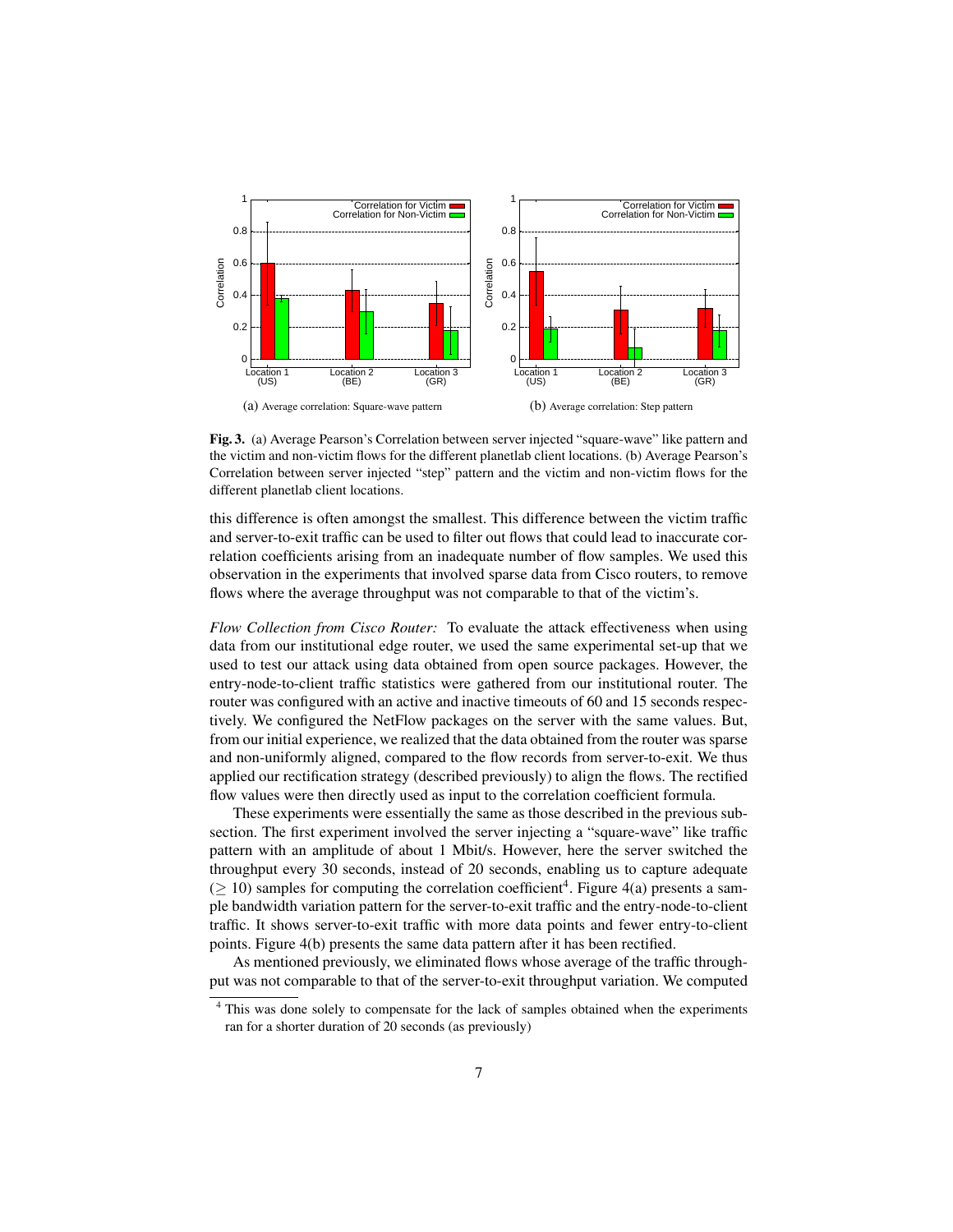

Fig. 4. (a) Server induced "square-wave" pattern of amplitude 1 Mbit/s along with other nonvictim flows from the entry-to-victim and non-victim hosts having the four highest correlation co-efficient. Victim location: Texas, US. (b) Flows in Figure 4(a) adjusted and corrected using our rectification strategy.

the difference between average throughput for the server-to-exit and the entry-to-client traffic (for all clients). From our experience, for the victim traffic, the difference was within 120 Kbit/s. We removed flows where this difference was over 120 Kbit/s.

These experiments were also repeated with the server injecting a "step" like pattern, achieved by switching the traffic between 1 Mbit/s, 50 Kbit/s, 300 Kbit/s and 100 Kbit/s, every 30 seconds. The average correlation between the server-to-exit and entryto-client traffic statistics was higher than the average correlation to the non-victim client statistics. These can be seen in Figures  $5(a)$  and  $5(b)$ . We correctly identified the victim flow in 71 out of the 90 trials (success rate of 78.9%). There were six false positives in our measurements, where non-victim clients showed highest correlation to the serverto-exit traffic. In these false positive, the number of sample intervals for the entry-toclient traffic were less than half the number of sample intervals corresponding to the server-to-exit traffic. These fewer sample intervals resulted in correlation representing an inaccurate relationship. In 13 of the remaining cases we were not able to correctly select the victim either because the correlation coefficient was statistically not significant  $( $0.2$ ), or the victim flow was filtered out as its average throughput varied from$ the the average server-to-exit throughput by more than 120 Kbit/s.

*Monitoring multiple Tor relays:* Finally, we evaluated our attack in a scenario involving an additional relay. We launched a second relay in our institution. The purpose of this second Tor relay was to judge the effectiveness of our attack in the presence more clients. The two relays together served about 1500 clients. This scenario indicates what to expect when an adversary monitors multiple relays.

Our experiments involved injecting the "step" like pattern, described above. These experiments were repeated 24 times, 8 times for to each of the victim client location. We observed higher average correlation between server-to-exit and entry to victim client traffic, compared to non-victim clients' traffic. We were able to correctly identify the victim client in 14 out of the 24 trials (success rate 58.3%). There were three false positives, where the correlation of the server-to-exit traffic was higher to a non-victim than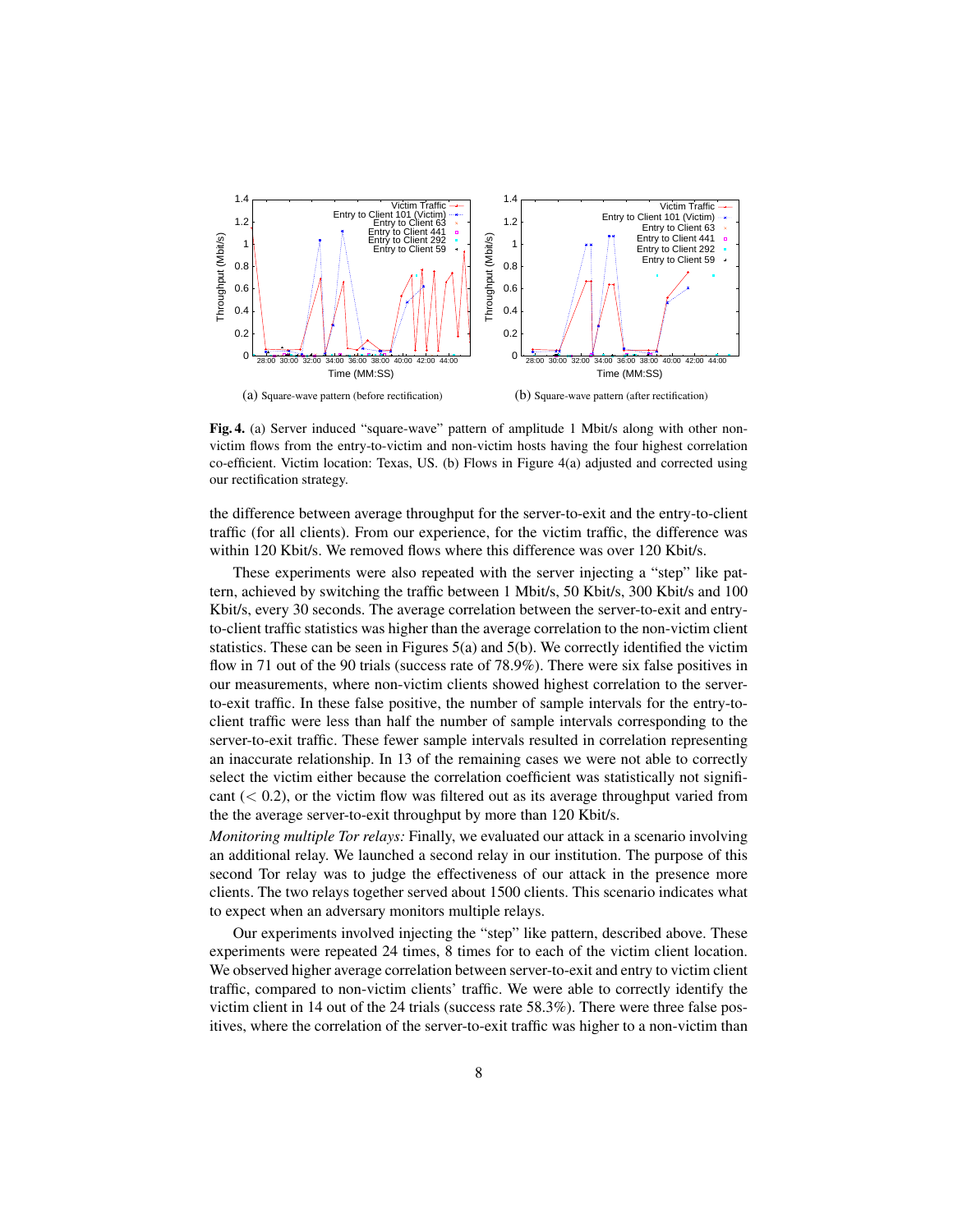

Fig. 5. (a)Average Pearson's Correlation between server injected "square-wave" pattern and the victim and non-victim flows, for the different planetlab client locations. (b) Average Pearson's Correlation between server injected "step" like pattern and the victim and non-victim flows, for the different planetlab client locations.

to the victim. The remaining seven were false negatives, where the correlation coefficient was not statistically significant  $(< 0.2$ ). The false negatives were primarily a result of the few sample points obtained during the experiment, which were further reduced by our flow alignment method. This loss of information decreases the correlation of the server-to-exit and entry-to-victim client traffic.

#### 5 Limitations

Our attack is very accurate in an in-lab set-up with symmetric network paths and capacities (having low congestion and no uncontrolled disturbances). However, in tests with public Tor relays, the overall correlation between server-to-exit and entry-to-victim traffic is decreased due to congestion and Tor's traffic scheduling, which distort the injected traffic pattern. In experiments involving data from the institutional Cisco router, such effects were quite pronounced. Moreover, the were fewer sample intervals compared to the data obtained from Linux NetFlow packages. This was due to flow aggregation, and lead to to flow records with unequal lengths, not evenly spaced. To counter such effects, we devised an approximation strategy, described in Section 3. Such approximations decrease the overall correlation of server-to-exit with entry-to-victim traffic, since the process eliminates data points from flow intervals that cannot be correctly rectified. This resulted in false positives in our measurements. Although not very precise, these results are indicative of the capabilities of more powerful adversaries. A powerful adversary could launch a *sybil* attack [9] by running many high-bandwidth Tor nodes to attract a large fraction of Tor traffic. Such relay operators, equipped with flow capture tools, would not require access to network routers for flow records.

# 6 Conclusion

We have demonstrated the practical feasibility of carrying out traffic analysis attacks using statistical correlation of traffic measurements obtained from NetFlow, a popular